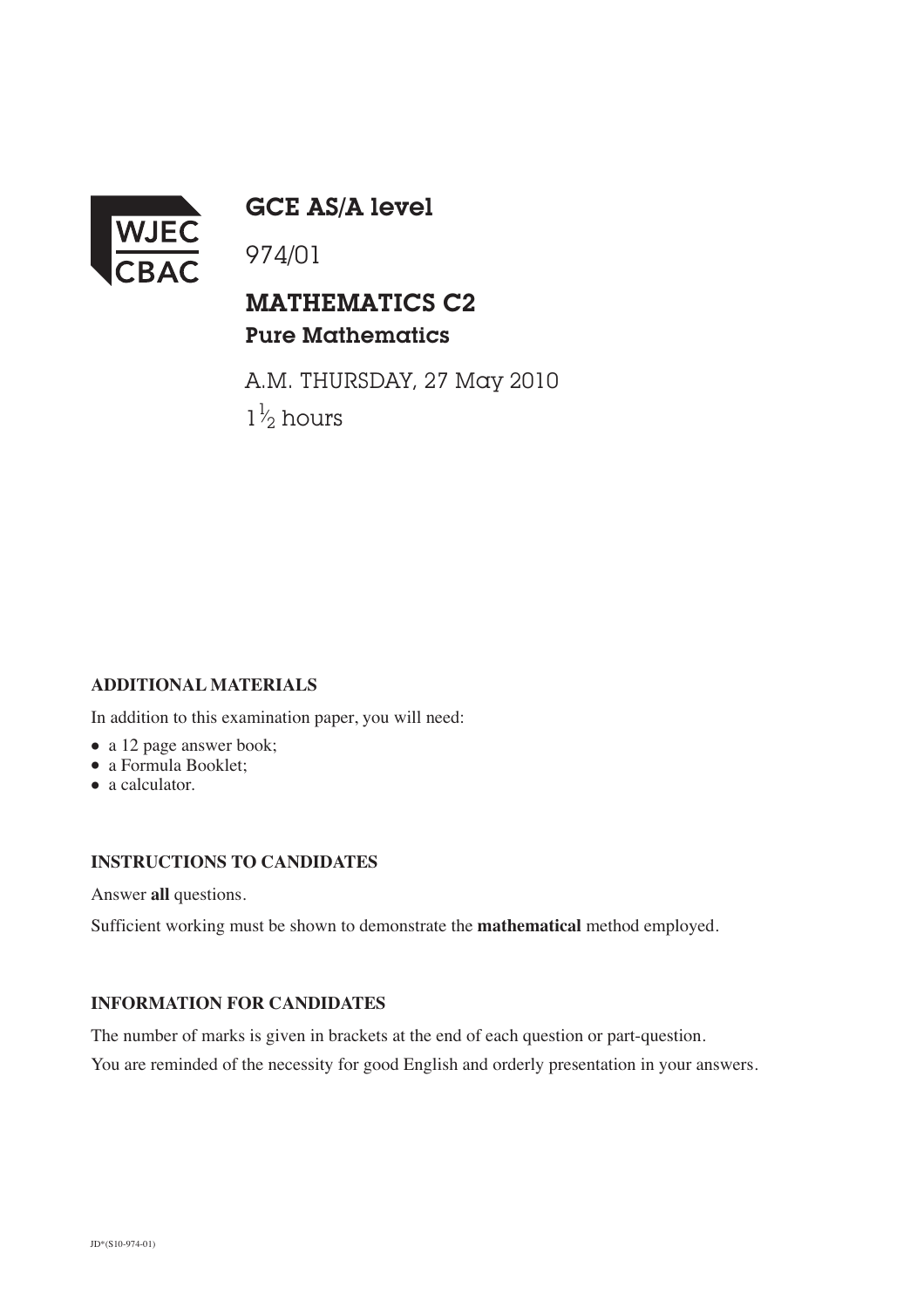**1.** Use the Trapezium Rule with five ordinates to find an approximate value for the integral

$$
\int_1^2 \sqrt{1 + \frac{1}{x}} \, \mathrm{d}x.
$$

Show your working and give your answer correct to three decimal places. [4]

**2.** *(a)* Find all values of  $\theta$  in the range  $0^{\circ} \le \theta \le 360^{\circ}$  satisfying

$$
12\cos^2\theta - 5\sin\theta = 10.\tag{6}
$$

*(b)* Find all values of *x* in the range  $0^{\circ} \le x \le 180^{\circ}$  satisfying

$$
\tan 2x = -1.6. \tag{2}
$$

(c) Find all values of  $\phi$  in the range  $0^{\circ} \le \phi \le 180^{\circ}$  satisfying

$$
\tan \phi + 2 \sin \phi = 0. \tag{4}
$$

- **3.** *(a)* The triangle *ABC* is such that  $AB = 11$  cm and  $BAC = 110^{\circ}$ . Given that the area of the triangle  $\angle ABC$  is 31 cm<sup>2</sup>, find the length of *BC*. [4]  $\lambda$  $\lambda$ 
	- *(b)* The triangle *XYZ* is such that  $XY = 2$  cm,  $YZ = (2\sqrt{3} 1)$  cm and  $YXZ = 60^\circ$ . Find an expression for sin *XZY* in the form  $\frac{m + \sqrt{3}}{m}$ , where *m*, *n* are integers whose values are to be found.  $n$  [3] ة.<br>^  $(2\sqrt{3} - 1)$  cm *m*  $\frac{+\sqrt{3}}{n}$ ,

4. Find 
$$
\int \left(3\sqrt{x} - \frac{6}{x^4} - 1\right) dx
$$
. [3]

**5.** *(a)* An arithmetic series has first term *a* and common difference *d*. Prove that the sum of the first *n* terms of the series is given by

$$
S_n = \frac{n}{2} [2a + (n-1)d].
$$
 [3]

- *(b)* The first term of an arithmetic series is 4 and the common difference is 2. The sum of the first *n* terms of the arithmetic series is 460. Write down an equation satisfied by *n*. Hence find the value of *n*. [3]
- *(c)* The fifth term of another arithmetic series is 9. The sum of the sixth term and the tenth term of this series is 42. Find the first term and the common difference of the arithmetic series.

[5]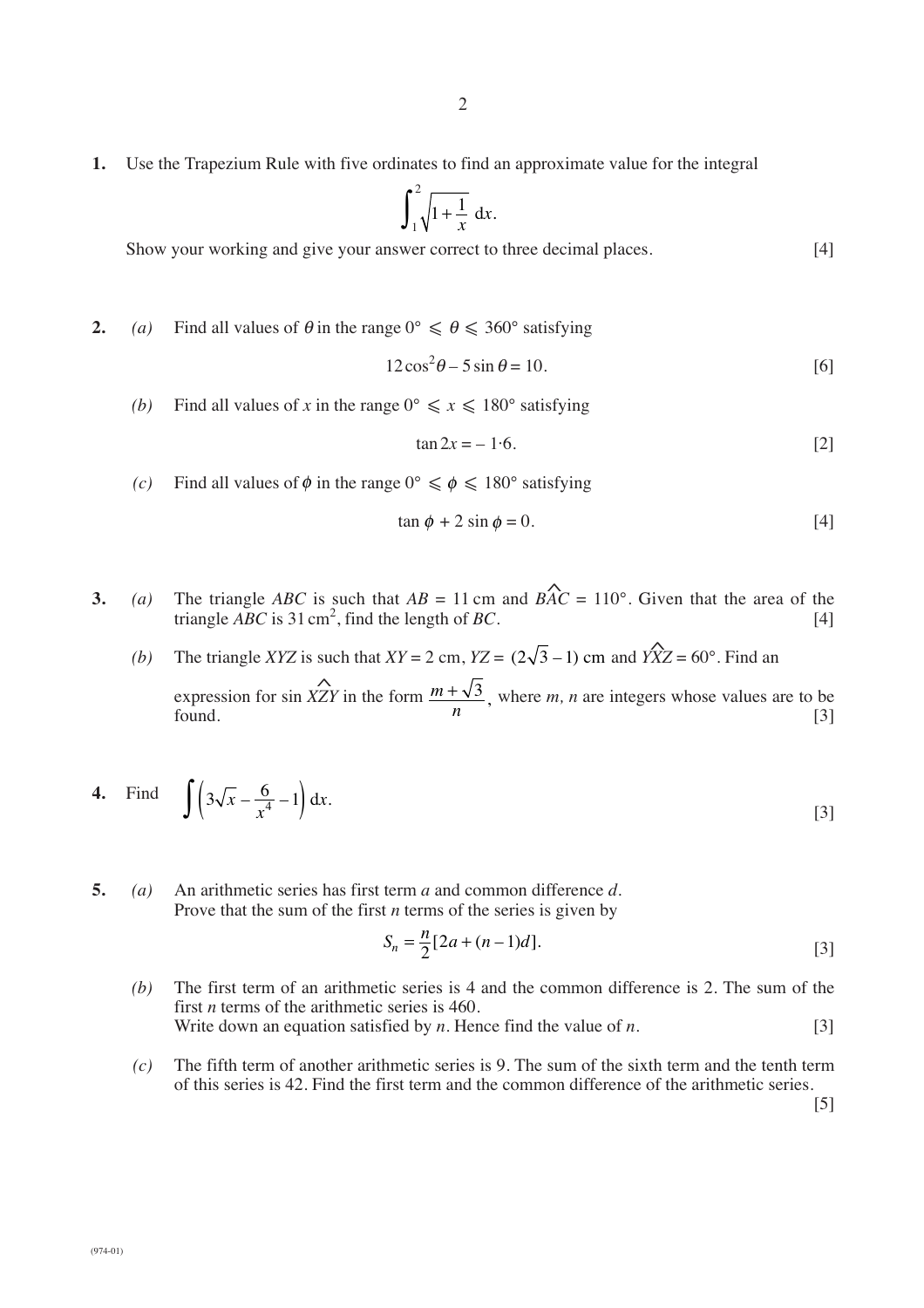3

- **6.** *(a)* Find the sum to infinity of the geometric series  $40 - 24 + 14.4 - \ldots$  [3]
	- *(b)* Another geometric series has first term *a* and common ratio *r*. The fourth term of this geometric series is 8. The sum of the third, fourth and fifth terms of the series is 28.
		- (i) Show that *r* satisfies the equation

$$
2r^2 - 5r + 2 = 0.
$$

- (ii) Given that  $|r| < 1$ , find the value of *r* and the corresponding value of *a*. [6]
- **7.** The region *R* is bounded by the curve  $y = 3x + \frac{1}{5}x^3$ , the *x*-axis and the lines  $x = 1$ ,  $x = 3$ . Find the area of  $R$ . [5]  $3x + \frac{1}{5}x^3$ ,
- **8.** *(a)* Given that  $x > 0$ , show that

$$
\log_a x^n = n \log_a x. \tag{3}
$$

*(b)* Solve the equation

 $6^{2y-1} - 4$ 

Show your working and give your answer correct to three decimal places. [3]

- (*c*) Given that  $\log_a 4 = \frac{1}{2}$ , find the value of *a*. [2]
- **9.** The circle *C* has centre *A* and equation

$$
x^2 + y^2 - 8x + 2y + 7 = 0.
$$

- *(a)* Find the coordinates of *A* and the radius of *C*. [3]
- *(b)* The point *P* has coordinates  $(7, -2)$ .
	- (i) Verify that *P* lies on *C*.
	- (ii) Given that the point  $Q$  is such that  $PQ$  is a diameter of  $C$ , find the coordinates of  $Q$ .

[4]

*(c)* The line *L* has equation  $y = 2x - 4$ . Find the coordinates of the points of intersection of *L* [4] and *C*.  $[4]$ 

# **TURN OVER**